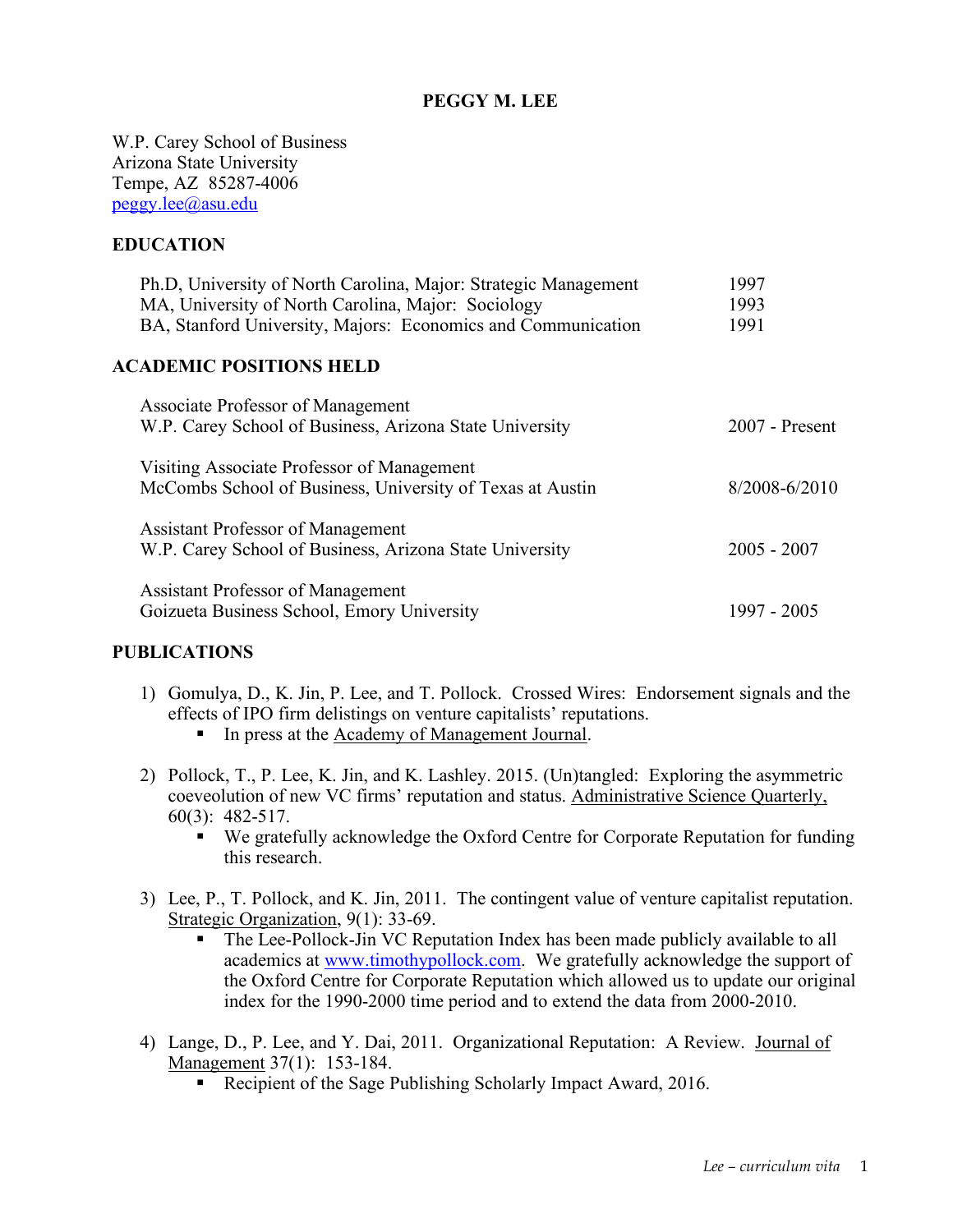- 5) Kim, H., H. Kim, and P. Lee, 2008. Ownership structure and the relationship between financial slack and R&D investments: Evidence from Korean firms. Organization Science, 19, pp. 404-418.
- 6) Lee, P. and E. James, 2007. She'-E-Os: Gender Effects and Investor Reactions to the Announcements of Top Executive Appointments. Strategic Management Journal, 28(3), pp.227-241.
	- Included in a Strategic Management Journal compendium in celebration of International Women's Day, 2014.
- 7) Coff, R. and P. Lee, 2007. Insider trading as a path to competitive advantage? Strategic Organization, 5(1), pp. 71-78.
- 8) Ahuja, G., R. Coff, and P. Lee, 2005. Managerial Foresight and Attempted Rent Appropriation: Insider Trading on Knowledge of Imminent Breakthroughs. Strategic Management Journal, 26, pp. 791-808.
- 9) Lee, P, 2005. A Comparison of Ownership Structures and Innovations of U.S. and Japanese Firms. Managerial and Decision Economics, 24(1), pp. 39-50.
- 10) Lee, P. and S. Wahal, 2004. Grandstanding, Certification and the Underpricing of Venture Capital Backed IPOs. Journal of Financial Economics,73(2), pp. 375-407.
- 11) Lee, P. and H. O'Neill, 2003. Ownership Structures and R&D Investments of U.S. and Japanese Firms: Agency and Stewardship Perspectives. Academy of Management Journal, 46(2): 212-225.
- 12) Coff, R. and P. Lee, 2003. Insider Trading as a Vehicle to Appropriate Rent from R&D. Strategic Management Journal, 24(2): 183-190.
- 13) Lee, P., 2001. What's in a name.com?: The effects of ".com" name changes on stock prices and trading activity. Strategic Management Journal, 22(8): 793-804.
- 14) Lee, P., 1997. A Comparative Analysis of Layoff Announcements and Stock Price Reactions in the U.S. and Japan. Strategic Management Journal, 18(11): 879-894.

#### **BEST PAPER PROCEEDINGS AND CHAPTERS**

- 1) Pollock, T., P. Lee, K. Jin, and K. Lashley, 2014. Chicken or Egg: Exploring the coevolution of venture capitalist firm reputation and industry centrality. Included in the Academy of Management Best Paper Proceedings, Organization and Management Theory Division, Philadelphia, 2014.
- 2) Pollock, T., P. Lee, K. Jin, and K. Lashley, 2014. Chicken or Egg: Exploring the coevolution of venture capitalist firm reputation and industry centrality. Included in the 2014 edition of Frontiers of Entrepreneurship Research BCERC Proceedings (FER*)*, the 2014 Babson College Entrepreneurship Research Conference, co-sponsored by IVEY Business School.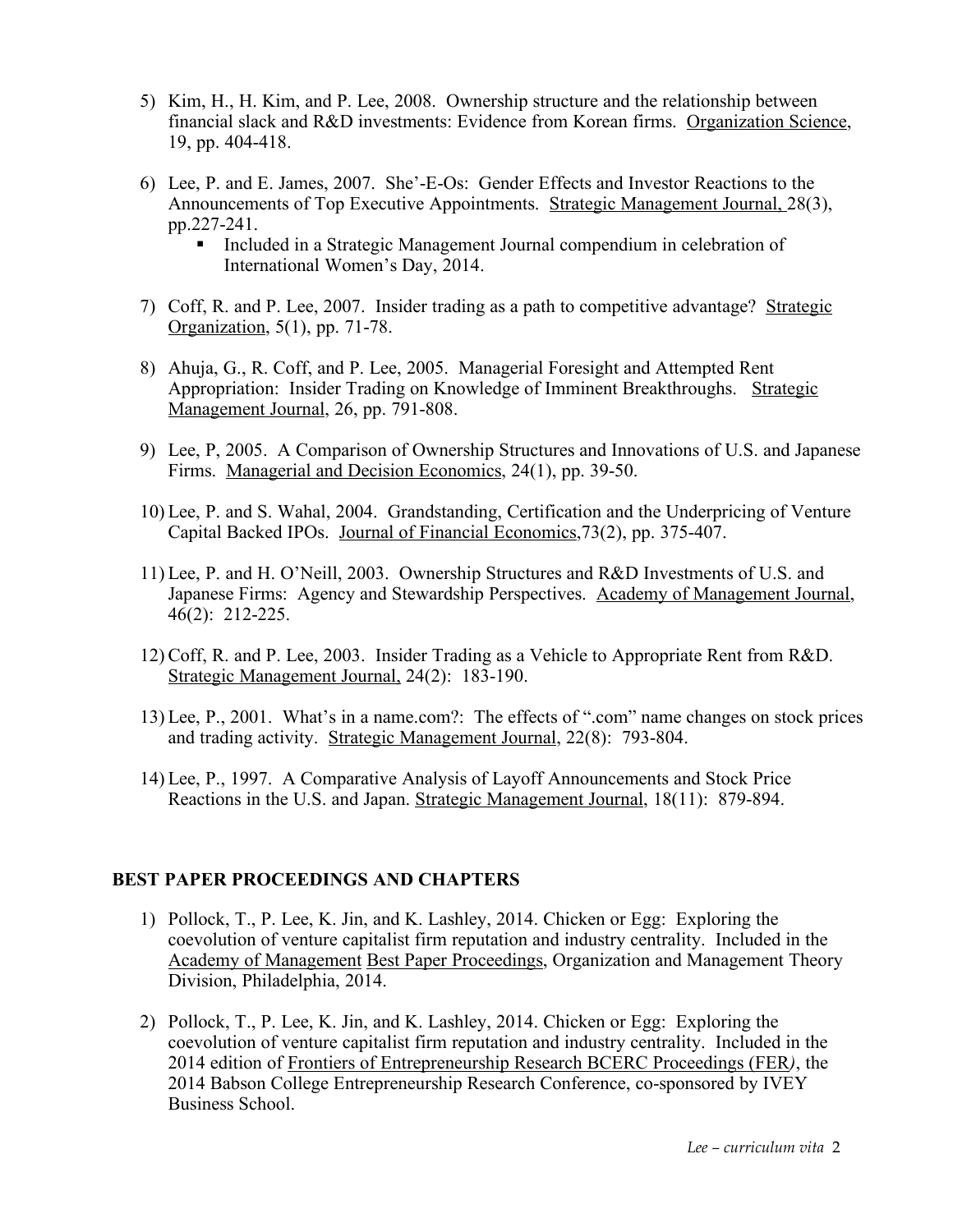- 3) Boivie, S., D. Lange, P. Lee and E. Paik, 2014. Effects of Conformity to and Deviation from the Crowd: Reputation in the context of Equity Analysts. Included in the Academy of Management Best Paper Proceedings, Organization and Management Theory Division, Philadelphia, 2014.
- 4) Ward, A., A. Amason, P. Lee, and S. Graffin, 2011. The scapegoating premium: A rational view of new CEO compensation. Included in the Handbook of Research on Top Management Teams, edited by M. Carpenter, Elgar Publishing.
- 5) L. Jia, P. Lee, H. Moon, and A. Tsui, 2009. Me or We: The influence of CEO selftranscendence on long-term organizational performance through innovation and stakeholder orientation. Included in the Academy of Management Best Paper Proceedings, Business Policy and Strategy Division, Chicago, 2009.
- 6) Lee, P., T. Pollock, and K. Jin, 2007. Substance, symbolism, and the "Signal Strength" of Venture Capitalist Reputation. Included in the Academy of Management Best Paper Proceedings, Business Policy and Strategy Division, Philadelphia, 2007.
- 7) Lee, P. and E. James, 2003. She'-E-Os: Gender Effects and Investor Reactions to the Announcements of Top Executive Appointments. Included in the Academy of Management Best Paper Proceedings, Business Policy and Strategy Division, Seattle, 2003.

# **WORKING PAPERS AND WORKS-IN-PROGRESS**

- 1) Shropshire, C., A. Bartels, E. Amanatullah, P. Lee and S. Peterson. Are female CEOs really more risk averse? Examining economic downturn and other-orientation.
	- Under review at Leadership Quarterly.
- 2) Paik, E., S. Boivie, S., D. Lange, and P. Lee. A Star is Born: Achieving status and the role of reputation and certification contests in the context of equity analysts.
	- Presented at the Annual Meeting of the Academy of Management, Organization and Management Theory division, Philadelphia, 2014.
	- An earlier version of this paper was presented at and nominated for the Best Paper Award at the 33rd Annual Strategic Management Society Conference, Atlanta, GA, 2013.
	- Under review at Organization Science.
- 3) Naumovska, I., E. Zajac, and P. Lee. Diffusion Confusion: Mixed signals in the spread of controversial practices.
	- Presented at the Annual Meeting of the Academy of Management, Business Policy and Strategy division, Boston, 2012.
	- Invited to and presented at the 2012 Organization Science/INFORMS conference, Phoenix.
	- Under second review at the Academy of Management Journal.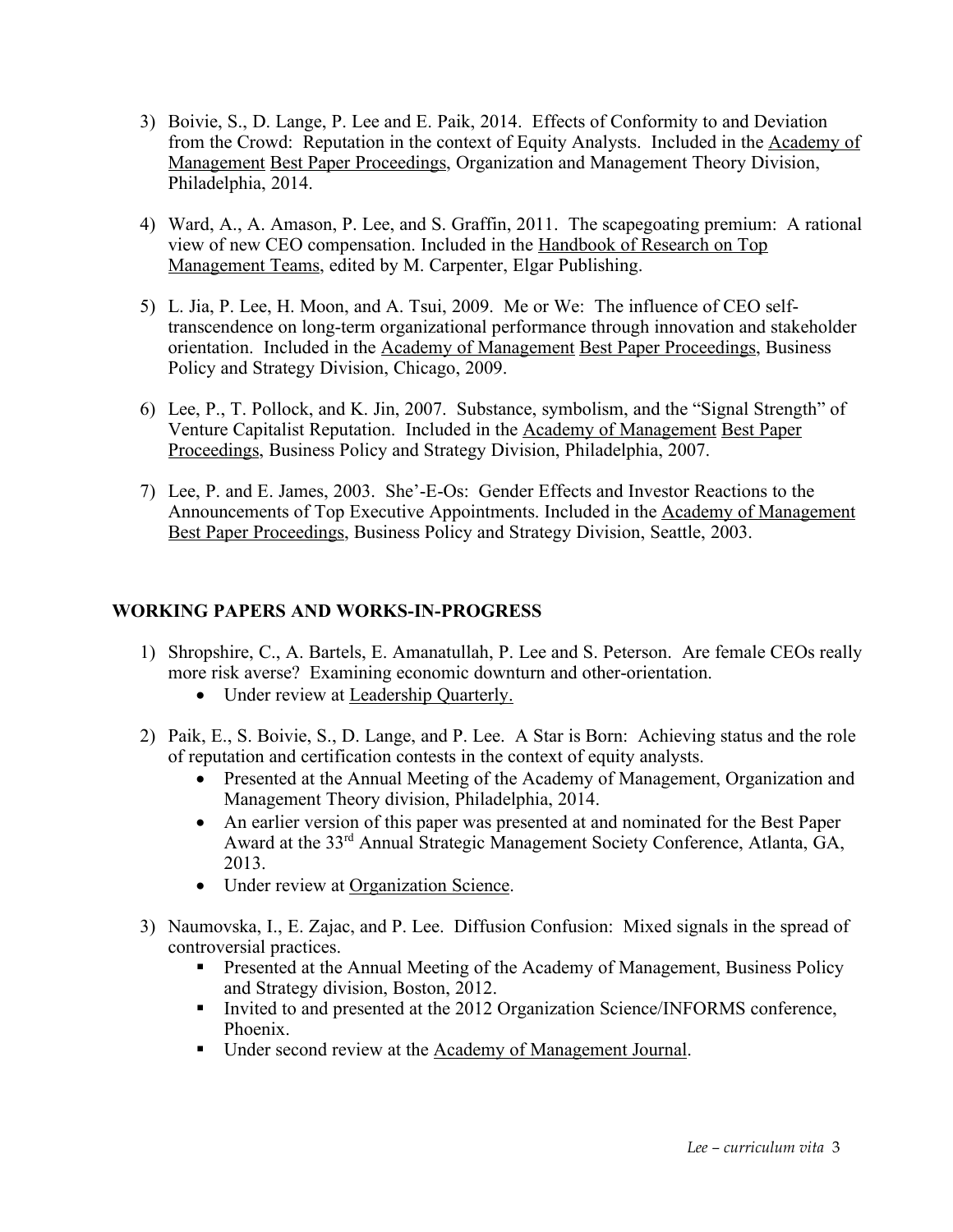- 4) Foss, N., P. Lee, S. Murtinu, and V. Scalera. "The XX Factor: Female managers and innovation in a cross-national setting
	- Presented at the Strategic Management Society conference, Milan, 2016.
	- Presented at the Annual Meeting of the Academy of Management, Atlanta, 2016.
	- Presented at the Micro Meets Macro conference at Arizona State University, 2017.
	- Under review at Leadership Quarterly.
- 5) P. Lee, R. Hoskisson, S. Murtinu and V. Scalera. Gender and the agency relationship between owners and CEOs: The effect on internationalization.
	- Presented at the Strategic Management Society conference, Paris, 2018.
	- Submitted for presentation at the Annual Meeting of the Academy of Management, Boston, 2019.
- 6) Balven, R., D. Lange, and P. Lee. A study of the effect of success on risk aversion in a naturally occurring experiment.
	- Presented at the Annual Meeting of the Academy of Management, Organizational Behavior division, Philadelphia, 2014.
	- Nominated for inclusion in the Academy of Management Best Paper Proceedings, Organizational Behavior Division, Philadelphia, 2014.
- 7) Jia, L. A. Tsui, P. Lee, and P. Fu. CEOs' personal values, Organizational Culture and Organizational Learning: An Ambidextrous Analysis.
	- Presented at the Annual Meeting of the Academy of Management, Business Policy and Strategy division, Boston, 2012.
- 8) Graffin,S., P. Lee., and A. Ward. The Reputation Halo and Differences Between Expert and Non-expert Judgments: Evidence from Major League Baseball All Stars.
	- § Presented at the Annual Meeting of the Academy of Management, Organization and Management Theory division, Anaheim, 2008.
- 9) Lange, D., D. Chandler, M. Hendron, and P. Lee. The role of firm reputation in shareholder reactions of financial restatements.
	- Presented at the 30<sup>th</sup> Annual Strategic Management Society Conference, Rome, Italy 2010.
- 10) K. Jin, P. Lee., and G. Labianca. Countering and clustering in interorganizational structural hole birth and decay: Evidence from Venture Capital Investment Networks.
	- Presented at the Annual Meeting of the Academy of Management, Business Policy and Strategy division, Anaheim, 2008.

## **PRESENTATIONS**

- 1) Gender and the agency relationship between ownership and the CEO: The effect on internationalization in small private firms (with R. Hoskisson, S. Murtinu, and V. Scalera). Presented at the Strategic Management Society conference, Paris, 2018.
- 2) More women? More innovation? Evidence from an international dataset (with N. Foss, S. Murtinu and V. Scalera). Presented at the Strategic Management Society conference, Milan,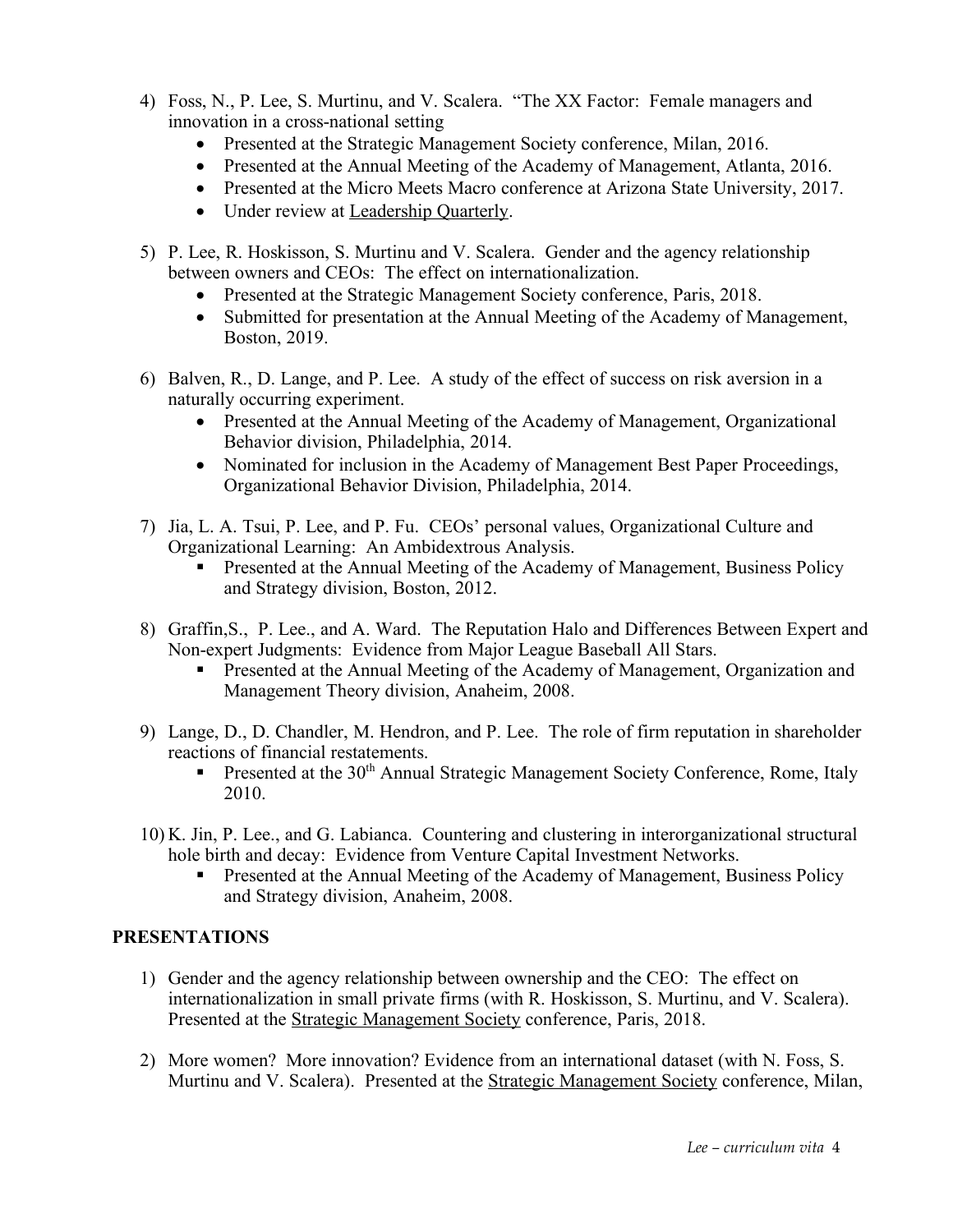2016, the Annual meeting of the Academy of Management, Atlanta, 2016, and the Micro meets Macro conference, Arizona State University, 2017.

- 3) Great Expectations: The delisting of VC-backed firms and their influence on VC reputation (with D. Gomulya and T. Pollock). Presented at the 35<sup>th</sup> Annual Strategic Management Society Conference, Denver, CO, 2015. Presented at the Annual Academy of Management, Organization and Management Theory, Anaheim, 2016.
- 4) Chicken or Egg: Exploring the coevolution of venture capitalist firm reputation and industry centrality (with T. Pollock, K. Jin, and K. Lashley). Presented at the  $33<sup>rd</sup>$  Annual Strategic Management Society Conference, Atlanta, GA, 2013, the Annual meeting of the Academy of Management, Organization and Management Theory, Philadelphia, 2014, and the 2014 Babson College Entrepreneurship Research Conference, London, Ontario, Canada. Included in the Best Paper Proceedings for both AOM and BCERC.
- 5) Effects of Conformity to and Deviation from the Crowd: Reputation in the context of Equity Analysts (with S. Boivie, D. Lange, and E. Paik). Presented at the Annual Meeting of the Academy of Management, Organization and Management Theory division, Philadelphia, 2014 and included in the AOM Best Paper Proceedings.
- 6) A study of the effect of success on risk aversion in a naturally occurring experiment (with R. Balven and D. Lange). Presented at the Annual Meeting of the Academy of Management, Organizational Behavior division, Philadelphia, 2014 and nominated for inclusion in the AOM Best Paper Proceedgins.
- 7) Creating and maintaining reputation: How analysts earn and maintain "All-Star" certification (with S. Boivie, D. Lange, and E. Paik). Presented at and nominated for the Best Paper Award at the 33<sup>rd</sup> Annual Strategic Management Society Conference, Atlanta, GA, 2013.
- 8) From sizzle to fizzle: The unusual diffusion of quasi-institutionalized practices (with I. Naumovska and E. Zajac). Presented at the Annual Meeting of the Academy of Management, Business Policy and Strategy division, Boston, 2012, the 2012 Organization Science/INFORMS conference, Phoenix, and the Oxford Centre for Corporate Reputation, 2012.
- 9) A case of stock market prejudice? Evidence from the Chinese (Reverse Merger) Bubble (with I. Naumovska and E. Zajac). Presented at the  $32<sup>nd</sup>$  Annual Strategic Management Society Conference, Prague, Czech Republic, 2012, the Annual Meeting of the Academy of Management, Business Policy and Strategy division, Orlando, 2013, and the Research Forum on Strategic Management at the Shanghai University of Finance and Economics, 2013.
- 10) CEOs' personal values and organizational outcomes: The mediating effects of organizational culture (with Jia, L. A. Tsui, P. Fu, and V. Lidz). CEOs' personal values and organizational outcomes: The mediating effects of organizational culture. Presented at the Annual Meeting of the Academy of Management, Business Policy and Strategy division, Boston, 2012.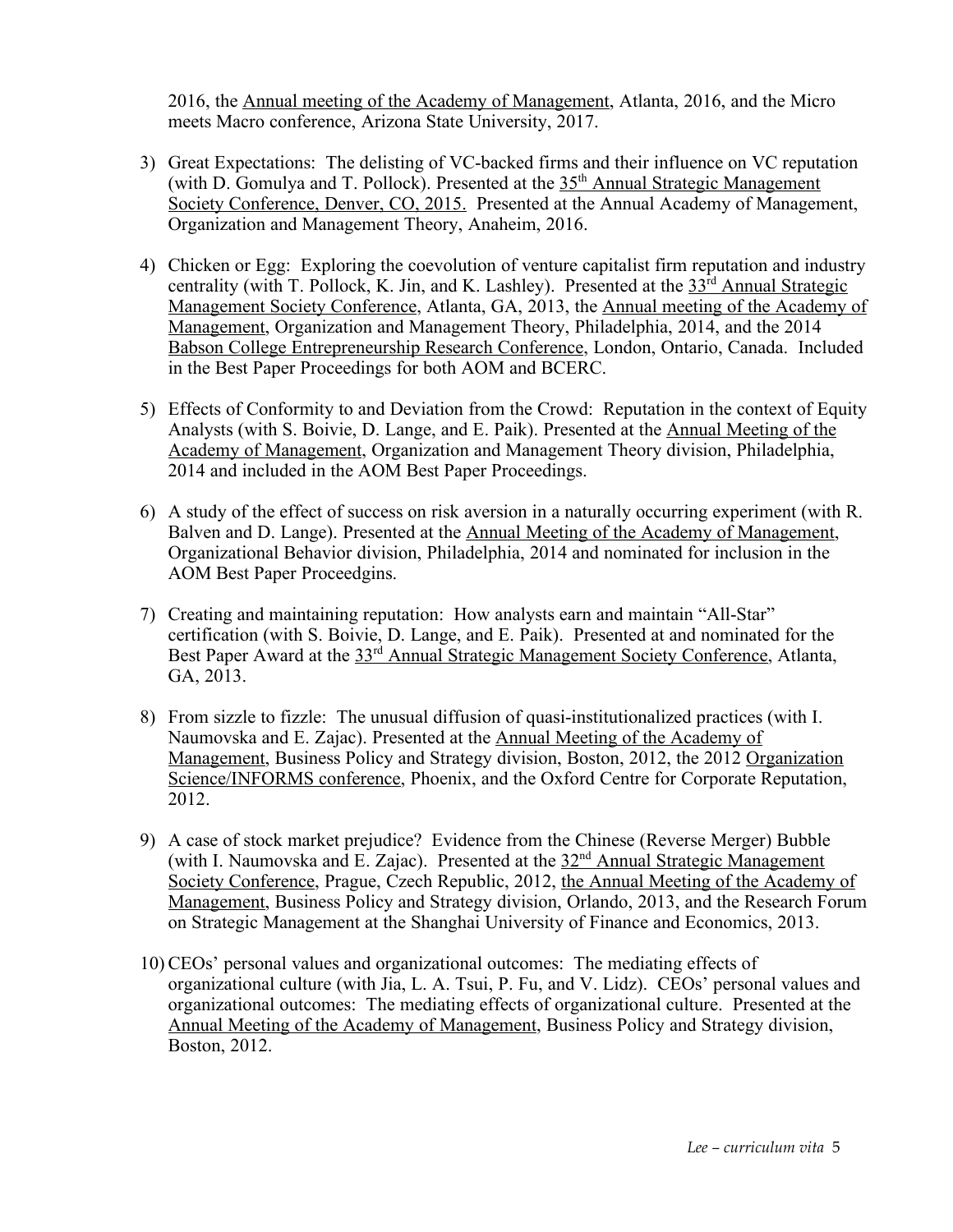- 11) The role of firm reputation in shareholder reactions of financial restatements (with D. Lange, D. Chandler, and M. Hendron). Presented at the 30<sup>th</sup> Annual Strategic Management Society Conference, Rome, Italy, 2010.
- 12) Me or We: The influence of CEO self-transcendence on long term organizational performance through innovation and stakeholder orientation (with L. Jia, H. Moon., and A. Tsui). Presented at the Annual Meeting of the Academy of Management, Business Policy and Strategy Division, Chicago, 2009.
- 13) A Woman's Worth: Evolutionary Psychology and Differences in Compensation packages for male and female executives (with C. Shropshire and E. James). Presented at the Annual Meeting of the Academy of Management, Business Policy and Strategy Division, Chicago, 2009.
- 14) Digging Out or Digging Deeper: The Roles of Reputation and Signal Cost in Impression Repair (with D. Lange and M. Castleton). Presented at the  $28<sup>th</sup>$  Annual Strategic Management Society Conference, Cologne Germany, 2008.
- 15) The Reputation Halo and Compensation: Evidence from Major League Baseball (with S. Graffin and A. Ward). Presented at the 28<sup>th</sup> Annual Strategic Management Society Conference, Cologne Germany, 2008.
- 16) The Reputation Halo and Differences Between Expert and Non-expert Judgments: Evidence from Major League Baseball All Stars (with S. Graffin and A. Ward). Presented at the Annual Meeting of the Academy of Management, Organization and Management Theory division, Anaheim, 2008.
- 17) The evolution of network structure in the venture capital industry: Toward the balance between exploitation and exploration (with K. Jin and G. Labianca). Presented at the Annual Meeting of the Academy of Management, Business Policy and Strategy division, Anaheim, 2008.
- 18) Corporate disclosure of competitive advantages: Secrecy, breakthrough patents and insider trading (with R. Coff and S. Hayward). Presented at the Wharton Technology and Innovation Conference, Philadelphia, 2008.
- 19) Alliances and Intellectual Property: The paradox of learning from partners while protecting firm capabilities (with R. Coff and H. Kim). Presented at the  $27<sup>th</sup>$  Annual Strategic Management Society Conference, San Diego, CA, 2007.
- 20) A Woman's Worth: Composition of compensation packages for male and female executives (with C. Shropshire and E. James). Presented at the  $27<sup>th</sup>$  Annual Strategic Management Society Conference, San Diego, CA, 2007.
- 21) Substance, symbolism, and the "Signal Strength" of Venture Capitalist Prestige (with T. Pollock and K. Jin). Presented at the Annual Meeting of the Academy of Management, Business Policy and Strategy Division, Philadelphia, 2007.
- 22) Does Organizational Slack Facilitate or Inhibit R&D Investments? Moderating Effects of Ownership Structure (with H. Kim and H. Kim). Presented at the Annual Meeting of the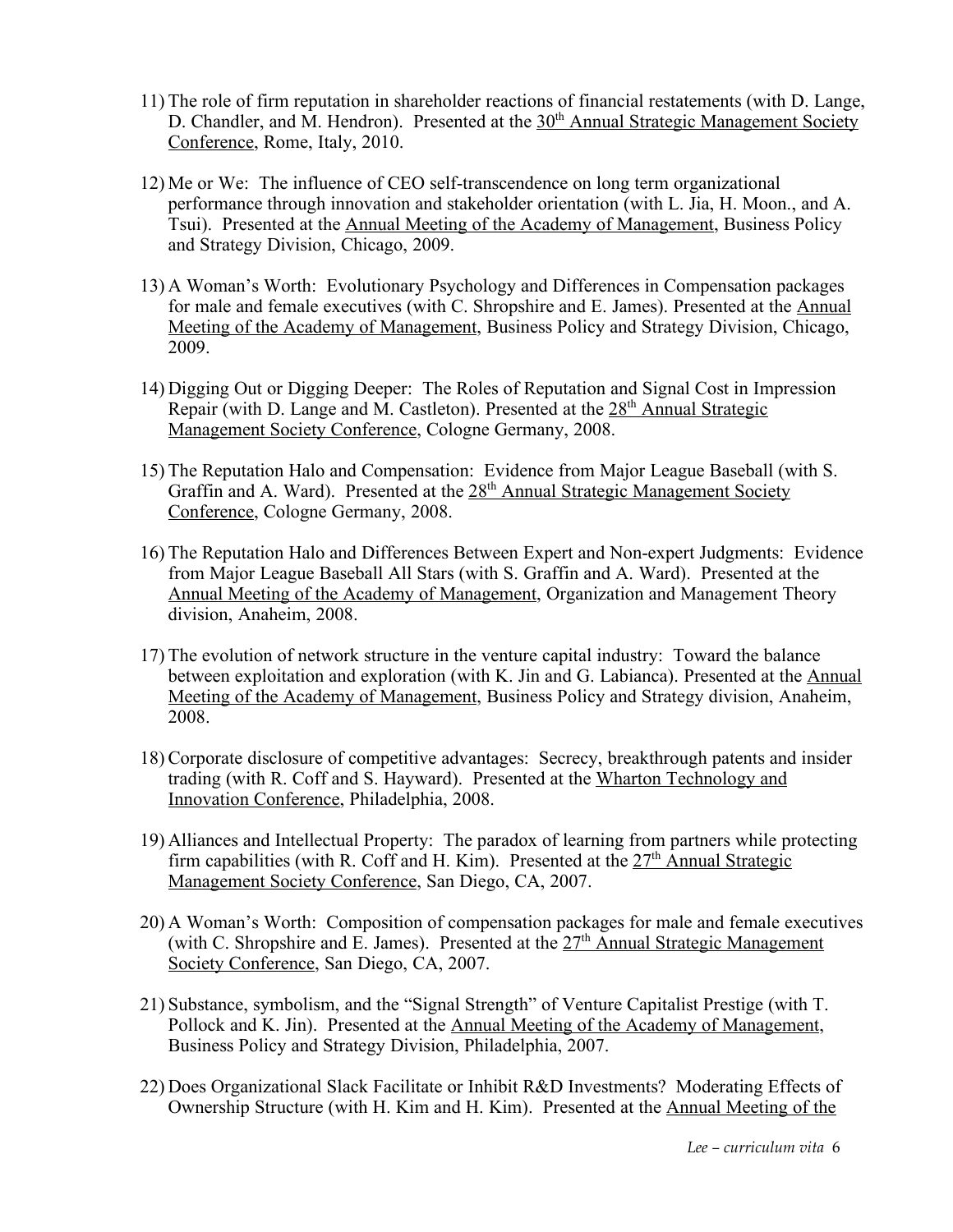Academy of Management, Business Policy and Strategy Division, Philadelphia, 2007, the 2007 Organization Science Conference on Corporate Governance at the Kellogg School of Management, Northwestern University, and 26<sup>th</sup> Annual Strategic Management Society Conference, Vienna, Austria, 2006.

- 23) Corporate secrecy, breakthrough patents and insider trading (with R. Coff and S. Hayward). Presented at the 26<sup>th</sup> Annual Strategic Management Society Conference, Vienna, Austria, 2006.
- 24) Newly appointed CEOs: A qualitative inquiry into the reactions of the media to gender (with J. Myrowitz and E. James). Presented at the Annual Meeting of the Academy of Management, Business Policy and Strategy Division, Atlanta, 2006.
- 25) Certifiably Bad: The Responses of Boards and Individual Directors to Being Labeled a Bad Board (with K. Schnatterly and A. Ward). Presented at the  $26<sup>th</sup>$  Annual Strategic Management Society Conference, Vienna, Austria, 2006 and the Annual Meeting of the Academy of Management, Management of Organizational Change Division, Atlanta, 2006.
- 26) The scapegoating premium: A rational view of new CEO compensation (with A. Ward and A. Amason). Presented at the Annual Meeting of the Academy of Management, Business Policy and Strategy Division, Honolulu, 2005.
- 27) Corporate secrecy, breakthrough patents and insider trading: Loose lips make the ship come in . . . . for some (with R. Coff and S. Hayward). Presented at the Annual Meeting of the Academy of Management, Business Policy and Strategy Division, Honolulu, 2005 and the 2<sup>nd</sup> Annual Atlanta Competitive Advantage Conference, Goizueta Business School, Emory University, 2005.
- 28) Corporate names as frames: Symbolic management during the ".com" era (with E. Zajac). Presented at the 24<sup>th</sup> Annual Strategic Management Society Conference, Puerto Rico, 2004 and the 6th International Conference on Organizational Discourse: Artefacts, Archetypes and Architexts, Amsterdam, 2004.
- 29) The public broadcasting of technological breakthroughs (with R. Coff and S. Hayward). Presented at the Annual Meeting of the Academy of Management, Business Policy and Strategy Division, New Orleans, 2004.
- 30) Knowledge Asymmetries in Theories of Value Creation and the Efficacy of Insider Trading (with R. Coff). Presented at the Annual Meeting of the Academy of Management, Business Policy and Strategy Division, New Orleans, 2004.
- 31) Grandstanding, Certification, and the Underpricing of Venture Capital Backed IPOs (with S. Wahal). 2004 BYU-University of Utah Strategy Winter Conference, Annual Meeting of the Academy of Management, Business Policy and Strategy Division, Seattle, WA, 2003, Western Finance Association, Cabo San Lucas, 2003, and the 22<sup>nd</sup> Annual Strategic Management Society Conference, Paris, France, 2002.
- 32) She'-E-Os: Gender Effects and Stock Price Reactions to the Announcements of Top Executive Appointments (with E. James). UT-Austin Interdisciplinary Conference on Corporate Governance, 2004, Annual Meeting of the Academy of Management, Business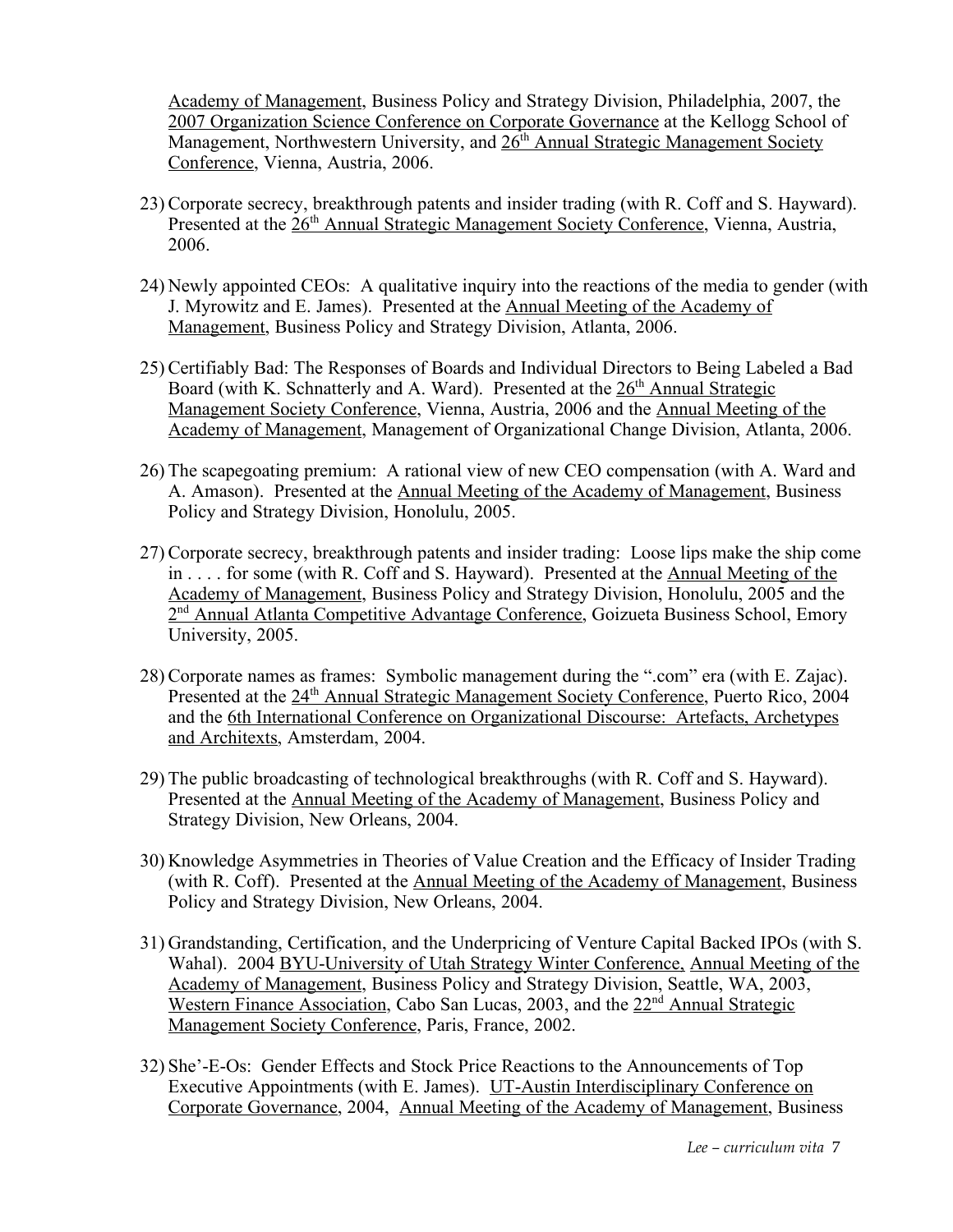Policy and Strategy Division, Seattle, WA, 2003, and the 22<sup>nd</sup> Annual Strategic Management Society Conference, Paris, France, 2002.

- 33) Venture Capital, Certification and IPOs (with S. Wahal). Yale School of Management Conference on Entrepreneurship, Venture Capital and Initial Public Offerings, New Haven, CN, 2002.
- 34) Insider Trading on Strategic Knowledge of Technological Breakthroughs: Profiting from unannounced patent applications (with G. Ahuja and R. Coff).  $21<sup>st</sup>$  Annual Strategic Management Society Conference, San Francisco, CA, 2001.
- 35) New Service Development Competence and Performance: An Empirical Examination in Retail Banking (with L.J. Menor and A.V. Roth). Annual Meeting of the Academy of Management, Operations Management Division, Washington D.C., 2001.
- 36) Insider Trading and Knowledge Based Assets: Human capital, R&D intensity and Rent Appropriation (with R. Coff). Annual Meeting of the Academy of Management, Business Policy and Stategy Division, Washington D.C., 2001.
- 37) New Service Development Competence and Performance: An Empirical Examination in Retail Banking (with L.J. Menor and A.V. Roth). INFORMS International Conference, Maui, Hawaii, 2001.
- 38) Insider Trading and Knowledge-Based Assets: Human capital, R&D intensity, and Opportunism (with R. Coff). 20<sup>th</sup> Annual Strategic Management Society Conference, Vancouver, Canada, 2000.
- 39) What's in a name.com? The effects of ".com" name changes on stock prices and trading activity. Annual Meeting of the Academy of Management, Business Policy and Strategy Division, Toronto, Canada, 2000.
- 40) A Comparison of Ownership Structures, R&D Investments, and Innovations of U.S., and Japanese Firms. Annual Meeting of the Academy of Management, Business Policy and Strategy Division, San Diego, California, 1998.
- 41) A Comparison of Accounting and Stock Market Performance Measures: A Downsizing Context. Annual Meeting of the Southern Management Association, New Orleans, Louisiana, 1996.
- 42) Corporate Ownership Structures and R&D Investments of U.S., German, and Japanese Firms. 16<sup>th</sup> Annual Strategic Management Society Conference, Phoenix, Arizona, 1996.
- 43) A Comparative Analysis of Layoffs and Stock Market Reactions in the U.S. and Japan. Annual Meeting of the Academy of Management, Business Policy and Strategy Division, Vancouver, Canada, 1995.
- 44) Work Orientations of Taiwanese and American Workers, 7th Annual Conference of the International Association For Conflict Management, Eugene, Oregon, 1994.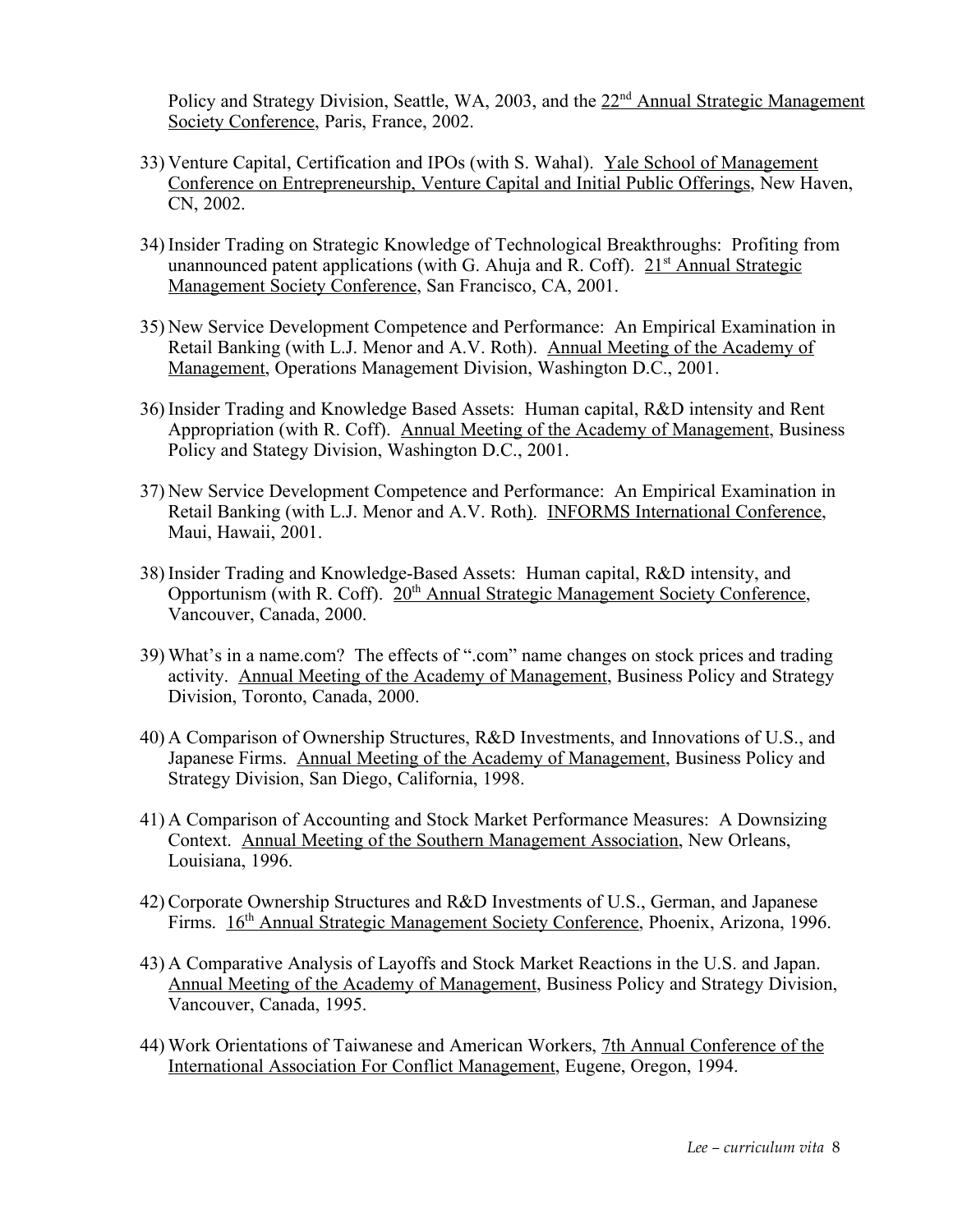Invited presentations at: Arizona State University, Columbia University, Emory University, Hong Kong University of Science and Technology, Illinois State University, Miami University, Northwestern University, Purdue University, Simmons College, University of California – Irvine, University of Connecticut, University of Georgia, University of Utah, University of Virginia, and University of Western Ontario, Oxford University, Shanghai University of Finance and Economics, University of Illinois – Champaign Urbana.

# **COURSES TAUGHT**

## **W.P. Carey School of Business, Arizona State University**

- § Strategic Management (Evening MBA and undergraduate programs)
- Strategic Management (Executive MBA, in the ITAM-ASU program)
	- Recipient of the Class of 2006 teaching award
- Multinational Strategy (full-time MBA and executive MBA programs)
- Seminar on Corporate Governance (Doctoral program)
- Doing Business in China (Evening and full-time MBA programs)
- § Cross-Cultural Management (Undergraduate, online, and Masters in Global Logistics Management programs)

## **McCombs School of Business, University of Texas at Austin**

§ Strategic Management (Evening MBA and BBA programs)

## **Goizueta Business School, Emory University**

- § Strategic Management (full-time MBA and undergraduate programs)
- § Global Perspectives II: The Environment of Business (full-time MBA program)
- Multinational Enterprise Strategy (evening MBA and undergraduate programs)

## **Kenan-Flagler Business School. University of North Carolina at Chapel Hill.**

§ Strategic Management (undergraduate program)

# **UNIVERSITY AND COMMITTEE SERVICE**

## **W.P. Carey School of Business, Arizona State University**

- Department Scholarship Chair, 2018-present
- Member of the Micro Meets Macro Conference Committee, 2016-2017.
- Member of the Masters Standards Committee, 2010-2017.
- Member of the Masters Curriculum Committee, 2010-2017.
- Member of Faculty Council, 2011-2013, 2014-2016.
- Member of Faculty Search Committee for Department of Information Systems, 2011-2012.
- Chair of the Strategic Management Evening Program Task Force, 2010.
- Course coordinator for Strategic Management (Evening MBA Program), 2007-2008.
- Member of the Search Committee for Department Chair, 2007-2008.
- Co-chair of the Seminar Speaker Series, 2005-2006.
- Member of the Faculty Search Committee for Entrepreneurship and Ethics Positions, 2005-2006.
- Member of Dissertation Committees for Kathryn Jacobson (Arizona State University, 2009), Robert White (Arizona State University, 2008), and Ye Dai (University of Texas, current)

## **Goizueta Business School, Emory University**

- § Member of the Executive MBA Program Committee, 2002-2004
- § Member of the External Affairs Committee, 2000-2001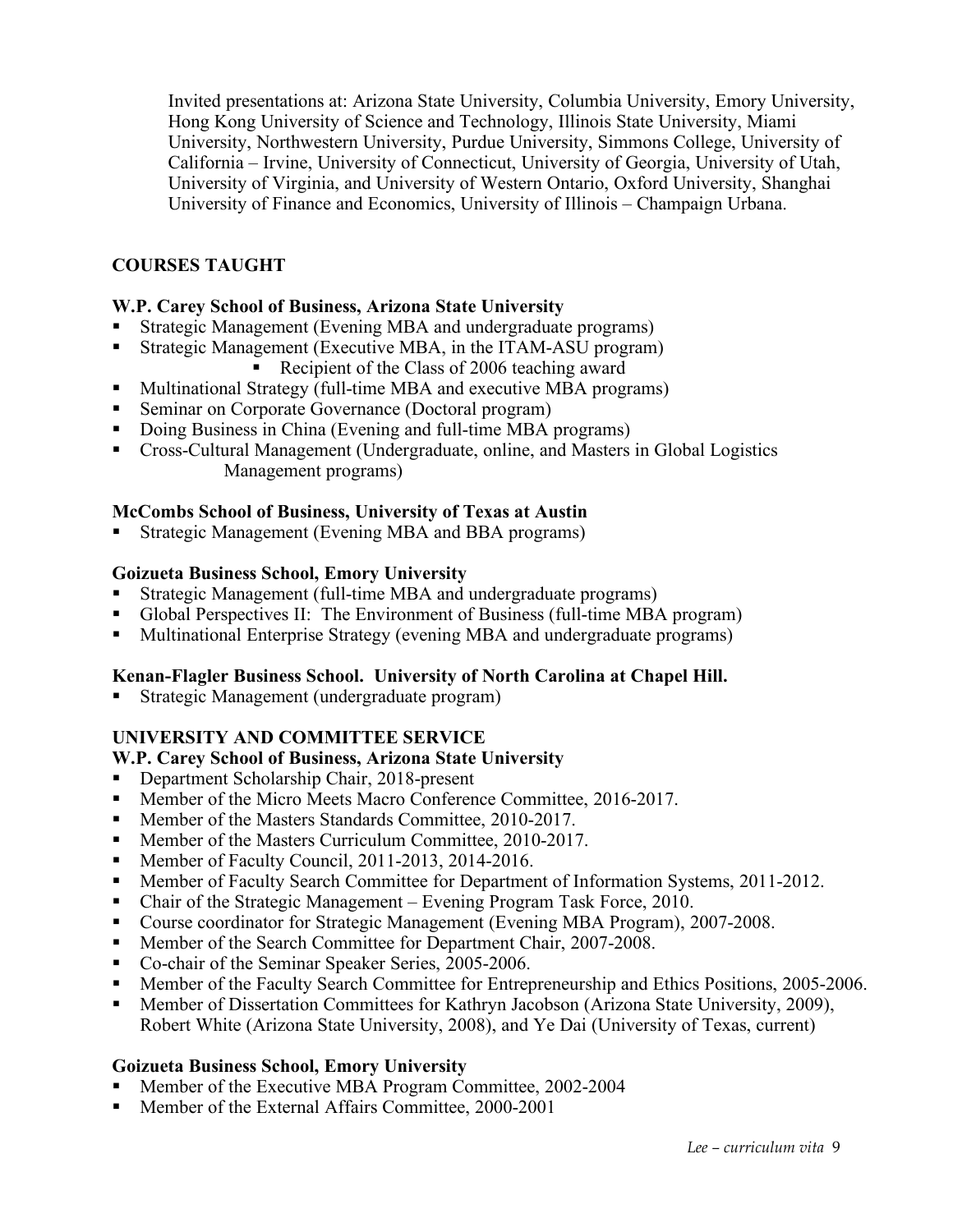- Co-chair of the Hightower Speaker Series, 1997-1999, 2003
- Member of the Faculty Search Committee for Organizational Behavior, 1997-1998
- Member of the Woodruff Scholars Selection Committee, 2000
- § Faculty Advisor for the Graduate Women in Business, 1998-2001

# **PROFESSIONAL ACTIVITIES AND HONORS**

#### **Editorial and Referee Activity**

- § Appointed to the editorial board of the Strategic Management Journal, 2004-present*.*
- § Appointed to the editorial board of the Journal of Management, 2008-2015.
- § Appointed to the editorial board of the Journal of International Business Education, 2001.
- § Outstanding Reviewer Award, Business Policy and Strategy Division of the Academy of Management, 2003.
- Ad hoc reviewer for the Academy of Management Journal, Academy of Management Review, Administrative Science Quarterly, Management Science, Organization Science, Journal of International Business*,* British Journal of Industrial Relations*,* Journal of Management Inquiry, Academy of Management Business Policy and Strategy Division, Organization and Management Theory Division
- Dissertation committee member, Robert White (Arizona State University, 2008), Kathryn Jacobson (Arizona State University, 2009), Ye Dai (University of Texas, 2012)
- § WP Carey School of Business, Arizona State University, DBA thesis chair for Youming Ye (2016), and committee member for Jianxian Huang (2016), Quan Xu (2016), and Cheng Meng (2016), Fenghua Xie (2017).
- WP Carey School of Business, Arizona State University, Honors Thesis chair for Andrew Carlson (2013), Audree Baker (2015), Robert McCormick (2015), Alysa McCormick (2017), Alyssa Niren (2017), Rachel Davidson (2017).
- § WP Carey School of Business, Arizona State University, Honors Thesis committee member for Hector Vogliotti Simental (2017), Matthew Jirak (2017), Munhur Gil (2019).

## **Other Professional Activities and Honors**

- § Recipient (with Professors Donald Lange and Ye Dai) of the Sage Publishing Scholarly Impact Award, 2016 (Journal of Management article).
- Recipient (with Professor Tim Pollock, Penn State) of £25,500 (\$41,769) grant from the Oxford Centre for Corporate Reputation, 2011-present.
- § Member of the Academy of Management, Business Policy and Strategy Irwin Awards Committee, 2012-2014.
- § Advisory Board Member of the Sustainability, Ethics, and Entrepreneurship (SEE) conference, 2013-present.
- Founding member of the Strategic Management Society (SMS) Behavioral Strategy Interest Group.
- Co-chair of the Academy of Management, Business Policy and Strategy Mid-Career Consortium, 2011, 2012.
- Chair of the Cross-Divisional Paper Sessions, Academy of Management, 2010.
- Co-chair of the Corporate Governance Track, Business Policy and Strategy Division, Academy of Management, 2008.
- § Visiting Scholar, Academia Sinica, Taipei (Nankang), Taiwan, May 2008.
- § Honorary speaker on Strategic Leadership, ITAM, Mexico City, 2007.
- § Recipient of the Class of 2006 Award of Excellence Teaching Award, ITAM-ASU Executive MBA program.